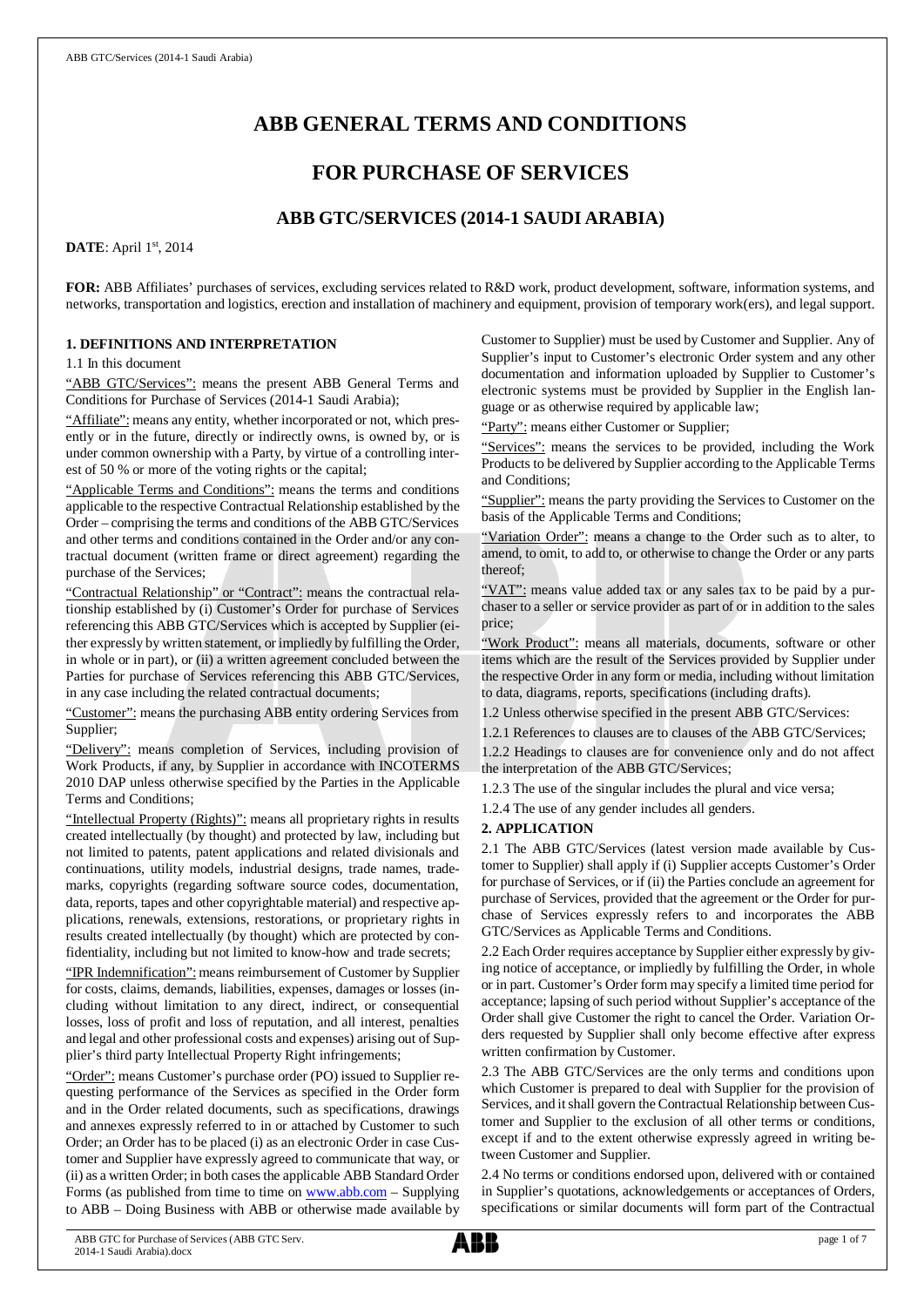Relationship, and Supplier waives any right which it otherwise might have to rely on such other terms or conditions.

2.5 References in the ABB GTC/Services to any statute or statutory provision shall, unless the context otherwise requires, be construed as a reference to that statute or provision as from time to time amended, consolidated, modified, extended, re-enacted or replaced.

### **3. SUPPLIER'S RESPONSIBILITIES**

3.1 Supplier shall provide the Services and deliver the Work Products:

3.1.1 in accordance with the applicable laws and regulations;

3.1.2 in accordance with the quality standards stated under Clause 9.1 and specified in the Order and in the other documents being part of the Contractual Relationship;

3.1.3 free from defects and from any rights of third parties;

3.1.4 on the due date specified in the Order;

3.1.5 in the quantity specified in the Order;

3.1.6 with all skill and care and in accordance with industry best practice.

3.2 Supplier shall not substitute or modify any of the agreed materials used for the provision of the Services or make any changes to the agreed ingredients, the design or other agreed criteria of the Work Products without Customer's prior written approval.

3.3 Supplier shall take care that Work Products are contained or packaged in the manner usual for such Work Products or, where there is no such manner, in a manner adequate to preserve and protect the Work Products until Delivery completion.

3.4 Supplier shall submit invoices in an auditable form, complying with Supplier's and Customer's applicable local mandatory law, generally accepted accounting principles and the specific Customer requirements, containing the following minimum information: Supplier name, address and reference person including contact details (telephone, email etc.); invoice date; invoice number; Order number (same as stated in the Order); Supplier number (same as stated in the Order); address of Customer; quantity; specification of Services supplied; price (total amount invoiced); expenses approved by Customer, but not included in the price (to be specified by amount and category); currency; tax or VAT (amount has to be specified); tax or VAT number; payment terms. 3.5 Invoices shall be issued to Customer as stated in the Order and/or

the Applicable Terms and Conditions, and shall be sent to the invoice address specified in the Order.

3.6 Expenses not agreed in writing by Customer will not be reimbursed.

3.7 Customer may issue Variation Orders to Supplier to alter, amend, omit, add to, or otherwise change ordered Services or parts thereof, and Supplier shall carry out such Variation Orders. Agreed unit prices stated in the Order and/or otherwise agreed between Customer and Supplier shall apply.

3.8 Supplier shall in no event suspend the performance of any Services or the Delivery of Work Products to Customer. In the event of Force Majeure, Clause 16 shall apply.

### **4. CUSTOMER'S RESPONSIBILITIES**

4.1 In consideration of the Services provided by Supplier in accordance with the Applicable Terms and Conditions, Customer shall pay to Supplier the fees or purchase price stated in the Order in accordance with the payment terms specified therein, provided the invoice fulfils the requirements of Clauses 3.4 and 3.5. In the event that the payment terms are determined by mandatory applicable law, such terms shall prevail.

4.2 Customer reserves the right to set off any amount and to withhold payment for Services not provided in accordance with the Applicable Terms and Conditions.

#### **5. DELIVERY**

5.1 The Services shall be provided at the agreed place specified in the Order, or, if no such place has been specified, at Customer's address specified in the Order.

5.2 The Work Products shall be delivered in accordance with INCOTERMS 2010 DAP, to the agreed place specified in the Order, or, if no such place has been specified, to Customer's place of business. 5.3 Supplier shall ensure that each Delivery of a Work Product is accompanied by a delivery note, which shall contain the following minimum information (unless required otherwise by Customer): the Order number, date of Order, number of packages and contents, where applicable the customs tariff number of the country of consignment, and, in the case of partial delivery, the outstanding balance remaining to be delivered. For controlled goods, the national export control number must be indicated and, and if the goods are subject to U.S. export regulations, the U.S. Export Control Classification Number (ECCN) must be specified in the delivery note. Proofs of preferential origin as well as conformity declarations and marks of the country of consignment or destination are to be submitted without being requested; certificates of origin upon request.

5.4 Work Products shall be delivered during Customer's business operation hours unless otherwise requested by Customer.

5.5 Upon Delivery of the Work Products, Supplier (or its appointed carrier) shall provide Customer with such export documents as are applicable or necessary together with a delivery note.

5.6 Ownership (title) regarding Work Products shall pass to Customer at Delivery, except if otherwise agreed in writing. For assigning of Intellectual Property in the Work Products arising from the Services Clause 11.1 shall apply.

5.7 Supplier shall invoice Customer upon Delivery in accordance with Clause 3.4 and 3.5, but such invoicing shall be conducted separately from dispatch of the Work Products to Customer.

### **6. ACCEPTANCE**

6.1 Customer shall not be deemed to have accepted any Services until it has had a reasonable time to inspect them following completion or, in the case of a defective performance, until a reasonable time after such defective performance has become apparent. Such reasonable time period shall be determined by the specifics of the Services, the defective performance and the circumstances of the provision of the Services.

6.2 If any Services provided or Work Products delivered to Customer do not comply with Clause 3 (Supplier's Responsibilities), or are otherwise not in conformity with the Order, then, without limiting any other right or remedy that Customer may have under Clause 10 (Remedies), Customer may reject the Services and/or the Work Products, and may request replacement of the Services and/or the Work Products, or recover all payments made to Supplier by Customer.

6.3 Upon Supplier's request Customer shall send written acceptance statement to Supplier.

### **7. DELAY**

If the Delivery of the Services or the Work Products does not comply with the agreed delivery date(s), then, without prejudice to any other rights which it may have under the Contractual Relationship or at law, Customer reserves the right to:

7.1 terminate the Contractual Relationship or the respective Order in whole or in part;

7.2 refuse any subsequent Delivery of Services or Work Products which Supplier attempts to make;

7.3 recover from Supplier any expenditure reasonably incurred by Customer in obtaining the Services or the Work Products in substitution from another supplier;

7.4 claim damages for any additional costs, loss or expenses incurred by Customer which are reasonably attributable to Supplier's failure to provide the Services or to deliver the Work Products on the agreed dates; and

7.5 claim compensation for liquidated damages in addition to the rights provided under Clauses 7.1 to 7.4 if such compensation right is expressly stated in the respective Order.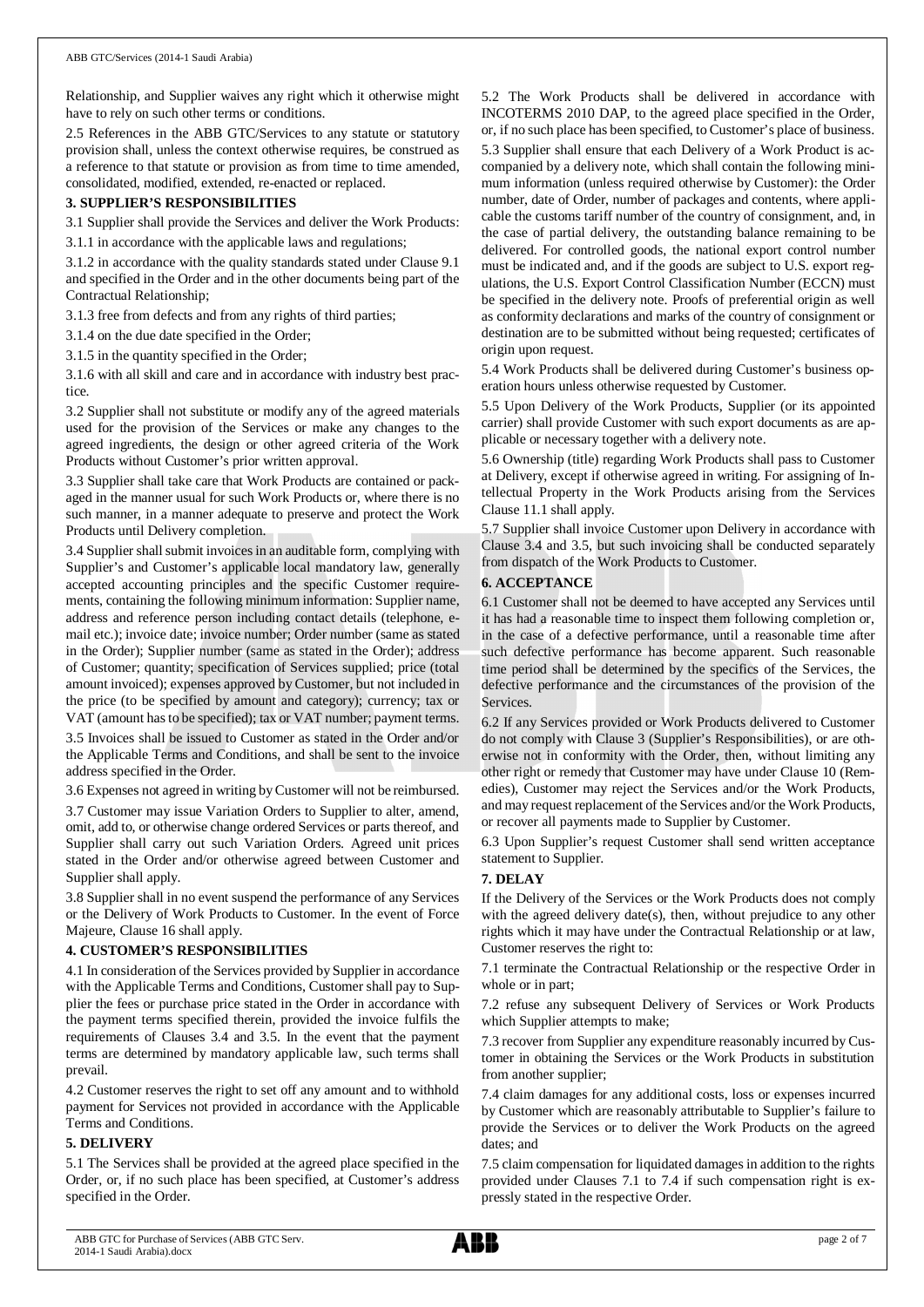### **8. INSPECTION**

8.1 Supplier shall allow Customer and/or its authorised representatives to inspect the Services and to test the Work Products, or parts of them at any time prior to the completion of the Services and/or the Work Products.

8.2 Notwithstanding any inspection or test sampling however conducted, Supplier shall remain fully responsible for the Services' compliance with the Order. This applies whether or not Customer has exercised its right of inspection and/or testing and shall not limit Supplier's obligations under the Order. For the avoidance of doubt, inspection of Services or testing of Work Products by Customer and/or its authorised representatives shall in no event exempt Supplier from or limit Supplier's warranties or liability in any way.

### **9. WARRANTY**

9.1 Supplier warrants that the Services (including Work Products):

9.1.1 comply with all agreed specifications, including all specified material, workmanship and the like, documentation and quality requirements, or in absence thereof are performed in accordance with generally accepted practices, procedures and standards of the respective industry and are fit for the purposes for which Services of the same description type would ordinarily be used, and that the results of the Services maintain the functionality and performance as expected by Customer according to Supplier's information, documentation and statements;

9.1.2 are appropriate and fit for any particular purpose expressly or impliedly made known to Supplier in the Order;

9.1.3 are new and unused (in case of Work Products) at the date of Delivery;

9.1.4 are free from defects and rights of third parties;

9.1.5 possess the qualities which Supplier has held out to Customer as a sample, model or otherwise;

9.1.6 comply with Clause 12 (Compliance with Relevant Law).

9.2 The warranty period shall be twenty four (24) months from acceptance of the Services or the Work Products, if no other time period is stated in the Order or otherwise expressly agreed in writing by the Parties.

9.3 In case of non-compliance with the warranty provided under this Clause, Customer shall be entitled to enforce the remedies provided in Clause 10 (Remedies).

## **10. REMEDIES**

10.1 In case of breach of warranty under Clause 9 (Warranty) or if Supplier otherwise fails to comply with any of the Applicable Terms and Conditions, Customer shall give notice in writing to Supplier of such breach of warranty and provide Supplier an opportunity to swiftly remedy it. If no Supplier action to remedy such breach has been taken within forty eight (48) hours of receiving such Customer notification, Customer shall be entitled to any one or more of the following remedies at its own discretion and at Supplier's expense:

10.1.1 to give Supplier another opportunity to carry out any additional work necessary to ensure that the Applicable Terms and Conditions are fulfilled;

10.1.2 to carry out (or to instruct a third party to carry out) any additional work necessary to make the Services comply with the Applicable Terms and Conditions;

10.1.3 to obtain immediate replacement of the defective Services by Services conforming with the Applicable Terms and Conditions without defects;

10.1.4 to refuse to accept any further Services, but without relieving Supplier from its liability for the defective Services;

10.1.5 to claim such damages as may have been sustained by Customer as a result of Supplier's breaches of the Applicable Terms and Conditions, statutory duty or any applicable law;

10.1.6 to claim liquidated damages expressly provided in the Order;

10.1.7 to terminate the Contractual Relationship or the respective Order in accordance with Clause 15.2.

10.2 In the event that Clauses 10.1.1, 10.1.2 or 10.1.3 apply, the entire warranty period of Clause 9.2 shall be restarted.

10.3 The rights and remedies available to Customer and contained in the Applicable Terms and Conditions (including, but not limited to the ABB GTC/Services) are cumulative and are not exclusive of any rights or remedies available at law or in equity.

## **11. INTELLECTUAL PROPERTY**

11.1 Supplier assigns herewith to Customer full ownership rights in and to any Intellectual Property in the Work Products arising from the Services for the full duration of such rights, wherever in the world enforceable. Supplier further agrees to execute, upon Customer's request and at its cost, all further documents and assignments and do all such further things as may be necessary to perfect Customer's ownership title to the Intellectual Property or to register Customer as owner of the Intellectual Property with any registry, including but not limited to governmental registration authorities or private registration organisations.

11.2 The Intellectual Property Rights in any Work Products created by or licensed to Supplier prior to the respective Order or outside of such Order, and any subsequent modifications to the same ("Pre-Existing Works") will remain vested in Supplier or the respective third party owner. To the extent that Pre-Existing Works are embedded in any Work Products delivered by Supplier, Customer and its Affiliates shall have a worldwide, irrevocable, perpetual, transferrable, non-exclusive, royalty-free licence with rights to sublicense to use the Pre-Existing Works as part of such Work Products, including the right to further improve, develop, market, distribute, sub-license, exploit or otherwise use the Work Products containing such Pre-Existing Works. Supplier shall not be prevented or restricted by this ABB GTC/Services from using its own know-how or its Pre-Existing Works in the course of providing the Services.

11.3 In the event that the Services provided and/or Work Products delivered by Supplier infringe any third party Intellectual Property Rights, Supplier shall, notwithstanding anything provided to the contrary or otherwise contained in the Applicable Terms and Conditions (including, but not limited to the ABB GTC/Services), provide IPR Indemnification to Customer. The IPR Indemnification applies whether or not Supplier may have been negligent or at fault and does not limit any further compensation rights of Customer. Supplier's obligation to indemnify Customer as provided under this Clause shall not apply if and to the extent the liability or damage was caused by Customer's own pre-existing Intellectual Property Rights contributed to, or implemented into the Work Products and/or the Services provided by Supplier.

11.4 If any infringement claim is made against Customer, Customer may without prejudice to its rights under Clause 11.3 also request at its discretion and at Supplier's cost that Supplier (i) procures for Customer the right to continue using the Work Products and/or the Services; (ii) modifies the Work Products and/or the provision of the Services so that they cease to be infringing; or (iii) replaces the Work Products and/or the Services so that they become non-infringing.

11.5 In the event Supplier cannot fulfil Customer's above request, Customer shall be entitled to terminate the Contractual Relationship or the respective Order, to reclaim all sums which Customer has paid to Supplier thereunder and to claim compensation in accordance with Clause 11.3 and for any other costs, losses or damages incurred whatsoever.

## **12. COMPLIANCE WITH RELEVANT LAW**

12.1 The Services covered by the Applicable Terms and Conditions shall be provided by Supplier in compliance with all relevant legislation, regulations, and codes of practice, guidance and other requirements of any relevant government or governmental agency applicable to Supplier. To the extent that such regulations are advisory rather than mandatory, the standard of compliance to be achieved by Supplier shall

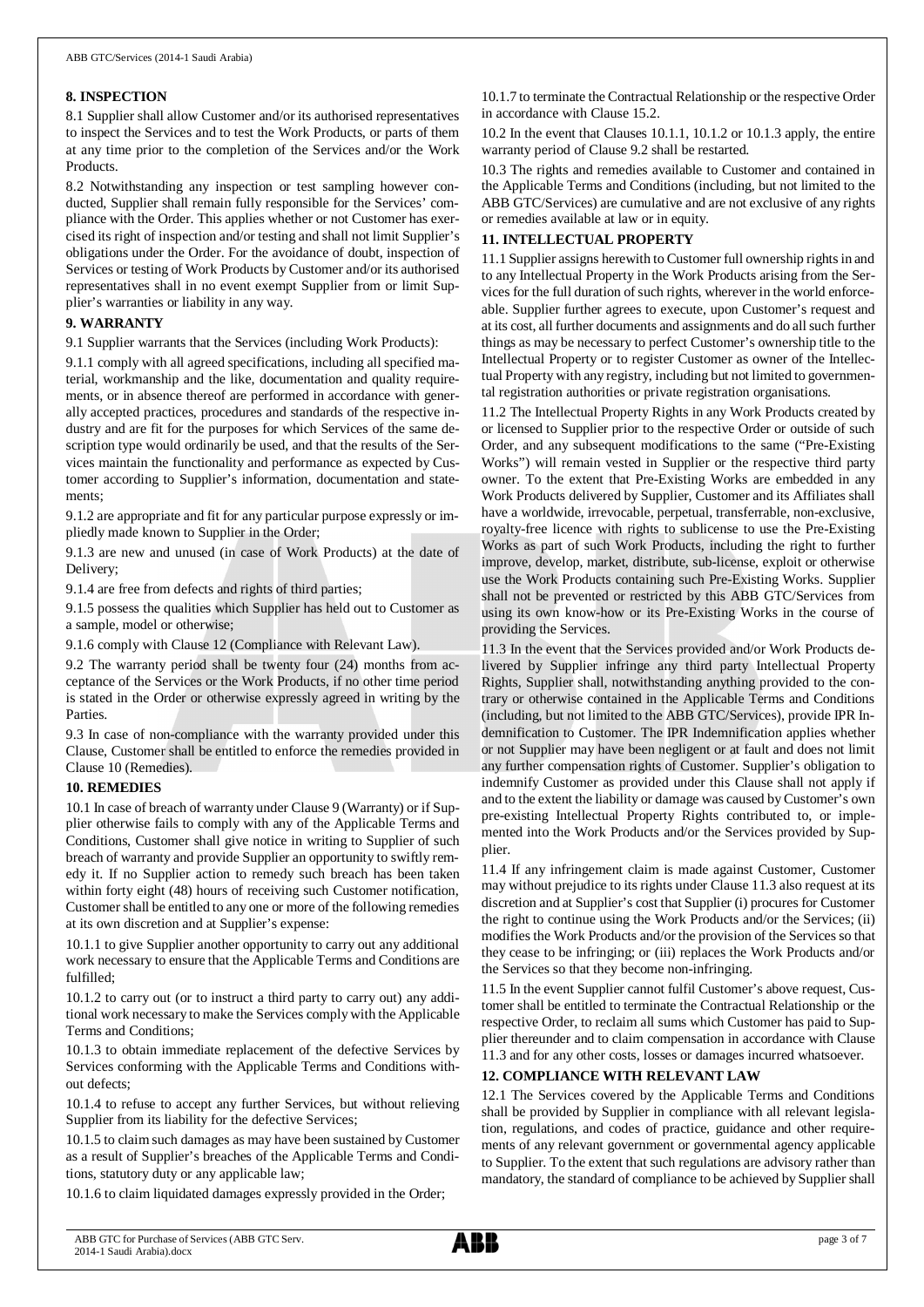be in compliance with the generally accepted best practice of the relevant industry.

12.2 Each Party warrants that it will not, directly or indirectly, and that it has no knowledge that the other Party or any third parties will, directly or indirectly, make any payment, gift or other commitment to its customers, to government officials or to agents, directors and employees of a Party, or any third party in a manner contrary to applicable laws (including but not limited to the U. S. Foreign Corrupt Practices Act and, where applicable, legislation enacted by member states and signatories implementing the OECD Convention Combating Bribery of Foreign Officials), and shall comply with all relevant laws, regulations, ordinances and rules regarding bribery and corruption. Nothing in this ABB GTC/Services shall render either Party or any of its Affiliates liable to reimburse the other for any such consideration given or promised.

12.3 Either Party's material violation of any of the obligations contained in this Clause 12 (Compliance with Relevant Law) may be considered by the other Party to be a material breach of the respective Contractual Relationship between the Parties, and shall entitle such Party to terminate the Contractual Relationship with immediate effect and without prejudice to any further right or remedies under such Contractual Relationship or applicable law.

12.4 Notwithstanding anything to the contrary stated in any Applicable Terms and Conditions, Supplier shall, without any limitations, indemnify and hold harmless Customer from and against any claim, proceeding, action, fine, loss, cost and damages arising out of or relating to any such violation of the above mentioned obligations, the termination of the respective Contractual Relationship, and any noncompliance with export control regulations, and Supplier shall compensate Customer for all losses and expenses whatsoever resulting therefrom.

12.5 Supplier herewith acknowledges and confirms that it has received a copy of ABB's Code of Conduct and ABB's Supplier Code of Conduct or has been provided information on how to access the ABB Codes of Conduct online ([www.abb.com](http://www.abb.com/) – Integrity – Code of Conduct). Supplier agrees to perform its contractual obligations under the Applicable Terms and Conditions and the respective Contractual Relationship with substantially similar standards of ethical behaviour as stated in the above mentioned ABB Codes of Conduct.

12.6 Supplier and its sub-contractors must comply with the ABB Lists of Prohibited and Restricted Substances and with the reporting and other requirements regarding Conflict Minerals and all other employment, safety, health, environmental and quality requirements made available under [www.abb.com](http://www.abb.com/) – Supplying to ABB – Doing Business with ABB or otherwise and shall provide Customer with respective documents, certificates and statements if requested. Any statement made by Supplier to Customer (whether directly or indirectly, e. g. where applicable via the ABB Supplier Registration and Pre-Qualification System) with regard to materials used for or in connection with the Services and/or Work Products will be deemed to be a representation under the Contract.

12.7 Supplier represents and warrants that it is knowledgeable with, and is and will remain in full compliance with all applicable export and import laws, regulations, instructions, and policies, including, but not limited to, securing all necessary clearance requirements, export and import licenses and exemptions from, and making all proper filings with appropriate governmental bodies and/or disclosures relating to the provision of services, the release or transfer of goods, hardware, software and technology to non U.S. nationals in the U.S., or outside the U.S., the release or transfer of technology and software having U.S. content or derived from U.S. origin software or technology.

12.8 No goods or services included in the Services and/or Work Products shall originate from any company or country listed in any relevant boycott list issued by the authority in the country where the goods or services shall be used or an authority otherwise having influence over the equipment and material forming part of the Services and/or Work

Products. If any of the Services and/or Work Products is or will be subject to export restrictions, it is Supplier's responsibility to promptly inform Customer in writing of the particulars of such restrictions.

12.9 Supplier shall indemnify and hold Customer harmless for all claims, demands, losses, damages, costs, fines, penalties, attorney's fees and all other expenses arising from export restrictions concealed by Supplier. With respect to export restrictions solely attributable to Customer's use of the Services and/or Work Products, the now said warranty shall only apply to the extent Supplier has knowledge of or reasonably should have been aware of such use.

12.10 Supplier must indicate the customs tariff numbers of the country of consignment for all Services and/or Work Products. For controlled Services and/or Work Products, the national export control numbers must be indicated and, if the Services and/or Work Products are subject to U.S. export regulations, ECCN or ITAR classifications. Proofs of preferential origin as well as conformity declarations and marks of the country of consignment or destination are to be submitted without being requested; certificates of origin upon request.

# **13. CONFIDENTIALITY AND DATA PROTECTION**

13.1 Supplier is obliged to observe secrecy regarding any data or information acquired during the fulfilment of the Contract irrespective of whether such data or information relates to Customer, its Affiliates or their respective customers or suppliers ("Customer Data"). This includes in particular, but is not limited to, all technical or commercial know-how, drawings, specifications, inventions, processes or initiatives which are of a confidential nature. To safeguard this,

13.1.1 Supplier shall process or use Customer Data only in accordance with Customer's instructions and with all applicable laws and regulations; for the avoidance of doubt, processing in accordance with the Contract shall be considered to be an instruction from Customer;

13.1.2 Supplier shall not (i) use Customer Data for any other purposes than for providing the Services, or (ii) reproduce Customer Data in whole or in part in any form except as may be required to fulfil its obligations under the Contract; (iii) disclose Customer Data nor grant access to such data to any third party without Customer's prior written consent; no third parties in the meaning of this provision are subcontractors approved by Customer;

13.1.3 Supplier shall take appropriate measures suited to the type of Customer Data to be protected (i) to prevent unauthorised persons from gaining access to data processing systems with which Customer Data are processed or used, (ii) to prevent data processing systems from being used without authorisation, (iii) to ensure that persons entitled to use a data processing system have access only to the data to which they have a right of access, and that Customer Data cannot be read, copied, modified or removed without authorisation in the course of processing or use and after storage, (iv) to ensure that Customer Data cannot be read, copied, modified or removed without authorisation during electronic transmission or transport, and that it is possible to monitor and establish to which bodies the transfer of Customer Data by means of data transmission facilities is envisaged, (v) to ensure that it is possible to monitor and establish whether and by whom Customer Data have been entered into data processing systems, modified or removed, (vi) to ensure that, in the case of commissioned processing of Customer Data, the data are processed strictly in accordance with the instructions of Customer, (vii) to ensure that Customer Data are protected from accidental or unlawful destruction or loss, (viii) to ensure that data collected for different purposes can be processed separately. Supplier shall document the implementation of the technical and organizational measures in detail and shall present this to Customer for review upon request. Where this review raises the need for amendments, these must be applied amicably;

13.1.4 Supplier shall ensure and prove that those members of its staff who may come into contact with Customer Data in the course of fulfilling their tasks are subject to the same obligation to confidentiality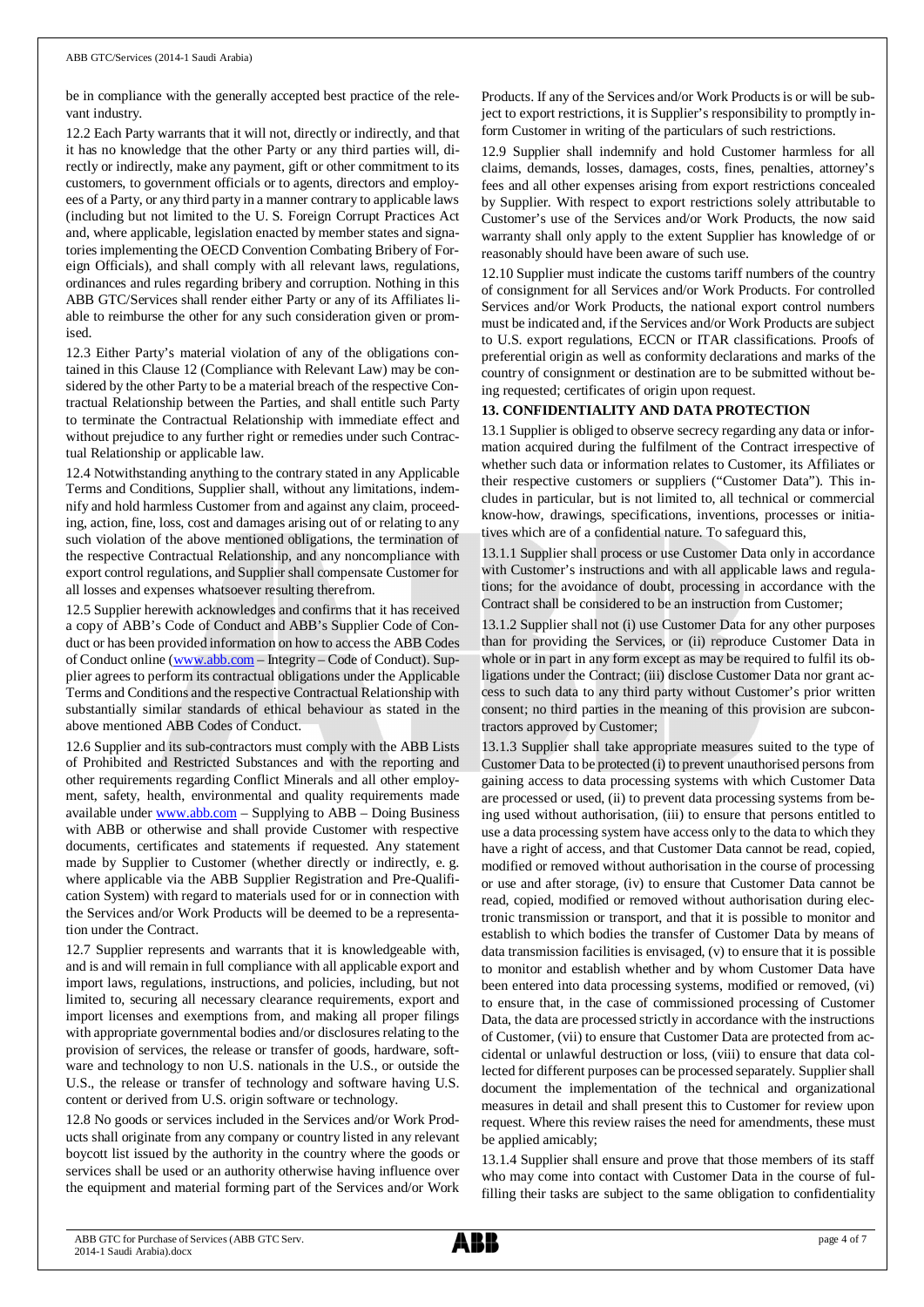as applicable to Supplier. Supplier shall confirm this in writing upon Customer's request. Customer may verify compliance with the technical and organisational measures undertaken by Supplier any time upon reasonable notice;

13.1.5 The commissioning of subcontractors requires Customer's previous written consent. This applies also in those instances when one subcontractor is replaced by a subsequent one. The contracts awarded by Supplier to its subcontractors are to be formulated in such a manner that they meet the requirements regarding confidentiality and data protection agreed upon in the Contract. Supplier shall provide Customer with information on the essentials of such contracts and on the measures implemented by the subcontractors to fulfil their obligations regarding confidentiality and data protection. If requested by Customer, Supplier shall present its respective contractual documents for the former to examine. Supplier shall ensure that Customer has the same rights to monitor the subcontractors as Customer has to monitor Supplier. Subcommissions in the meaning of this provision do not include ancillary services ordered by Supplier from third parties which are not directly related to Customer, such as telecommunications services, maintenance and user support, cleaning, auditing or the disposal of data media. Even where ancillary services are taken from third parties, Supplier must however ensure confidentiality and undertake monitoring activities.

13.2 The obligation to confidentiality does not apply to such data (i) whose disclosure is required for the fulfilment of the Contract; (ii) which are publicly known at the time Supplier receives them or which subsequently become publicly known through no action of Supplier itself; (iii) which were already known to Supplier prior to its initial activity for Customer and for which no duty to observe secrecy applies; (iv) which is made accessible to Supplier by third parties and for which no duty to observe secrecy applies or (v) which Supplier is obliged to disclose by mandatory law or by legally binding instruction of a court of law or a public authority. Insofar as Supplier wishes to invoke one of the above exceptions, the burden of proof for the existence of the factual preconditions for such exception shall lie with Supplier.

13.3 Supplier shall not retain any Customer Data for longer than necessary to carry out the Services or than determined by Customer. Immediately after termination of the Contract or at any time on Customer's demand, Supplier shall, at the choice of Customer, immediately deliver to Customer all copies of such data provided by Customer to Supplier for the purposes of the Contract or received otherwise by Supplier while carrying out the Services and/or delete securely all Customer Data from its database. Supplier shall certify to Customer that it has not retained any copies of Customer Data with a written confirmation of destruction. Such confirmation shall be signed by duly authorized signatories of Supplier.

13.4 With regard to any data or information belonging to Customer or its Affiliates relating to an identified or identifiable individual or legal entity or any other entity which is subject to applicable data protection or privacy laws and regulations or being qualified as Personally Identifiable Information within the meaning of the applicable laws ("Personal Data"), Supplier will comply with all applicable data protection and privacy laws and regulations. In addition to the other stipulations in this Clause 13 the following applies:

13.4.1 Supplier shall not process Personal Data in or transfer Personal Data to a country with a level of data protection that is not at least equivalent with the level of data protection that applies within the country of origin of the Personal Data without Customer's prior written consent. Upon Customer's request and where required by applicable law, in particular if Customer or its Affiliates are located in Switzerland or in a country which is a Member State of the European Union (EU) or another signatory to the Agreement on the European Economic Area (EEA), Supplier agrees to enter into a separate data transfer agreement (EU Standard Contractual Clauses/Swiss Data Processing Agreement) with Customer and/or its Affiliates for the transfer of Personal Data to third countries.

13.4.2 Supplier shall inform Customer without delay about serious incidents arising in the course of normal operations, suspicions of breaches of data privacy or other irregularities regarding the processing of Customer's or its Affiliates' Personal Data. In such cases Supplier and Customer shall agree on the further handling of the Personal Data. Supplier shall inform Customer without delay about checks performed and measures taken by a supervisory authority. This also applies regarding investigations into administrative or criminal offences.

13.4.3 Supplier will comply with any request by Customer to access, correct, block or delete Personal Data insofar as Customer is obliged to such request by law.

13.4.4 In case the legislation of a country in which Supplier provides its Services to Customer or its Affiliates requires a contract governing data privacy topics which are not covered by this Clause 13, Supplier agrees to enter into such contract.

13.5 Supplier agrees that Customer shall be allowed to provide any information received from Supplier to any other ABB Affiliate.

13.6 The obligation to Confidentiality and Data Protection exists for an indefinite period of time and therefore this Clause 13 shall survive the expiration or termination of the Contract for any reason.

## **14. LIABILITY AND INDEMNITY**

14.1 Without prejudice to applicable mandatory law, Supplier shall compensate/indemnify Customer for all damages and losses in connection with the Services whether or not Supplier may have been negligent or at fault (i) for Supplier's breaches of the Applicable Terms and Conditions , and (ii) for any claim, except for IPR Indemnification for which Clause 11 (Intellectual Property Right Infringements) exclusively applies, made by a third party (including employees of Supplier) against Customer in connection with the Services and to the extent that the respective liability, loss, damage, injury, cost or expense was caused by, relates to or arises from the Services delivered by Supplier and/or its sub-contractors. Upon Customer's request Supplier shall defend Customer against any third party claims arising out of or in connection with the Services.

14.2 Supplier shall be responsible for the control and management of all of its employees, its suppliers and/or its sub-contractors, and it shall be responsible for the acts, omissions, negligence or obligations of any of its employees, suppliers and/or sub-contractors, its agents, servants or workmen as fully as if they were the acts, omissions, negligence or obligations of Supplier.

14.3 The provisions of this Clause 14 (Liability and Indemnity) shall survive any performance, acceptance or payment pursuant to this ABB GTC/Services and shall extend to any substituted or replacement Services delivered by Supplier to Customer.

14.4 Unless otherwise expressly stated in the respective Order, Supplier shall maintain in force, and upon request provide evidence of, adequate general liability insurance, statutory worker's compensation/employer's liability insurance and where applicable goods transit insurance with reputable and financially sound insurers. Nothing contained in this Clause 14 (Liability and Indemnity) shall relieve Supplier from any of its contractual or other legal liabilities. The insured amount cannot be considered nor construed as limitation of liability.

14.5 Customer reserves the right to set off any claims under the Order against any amounts owed to Supplier.

# **15. TERM AND TERMINATION**

15.1 The Contractual Relationship between the Parties or an Order placed under the ABB GTC/Services may be terminated for convenience in whole or in part by Customer upon giving Supplier thirty (30) calendar days written notice, unless otherwise expressly stated in the relevant Order. In such event Customer shall pay to Supplier the value of the already performed Services and proven direct costs reasonably incurred by Supplier for the unperformed Services, however in no event

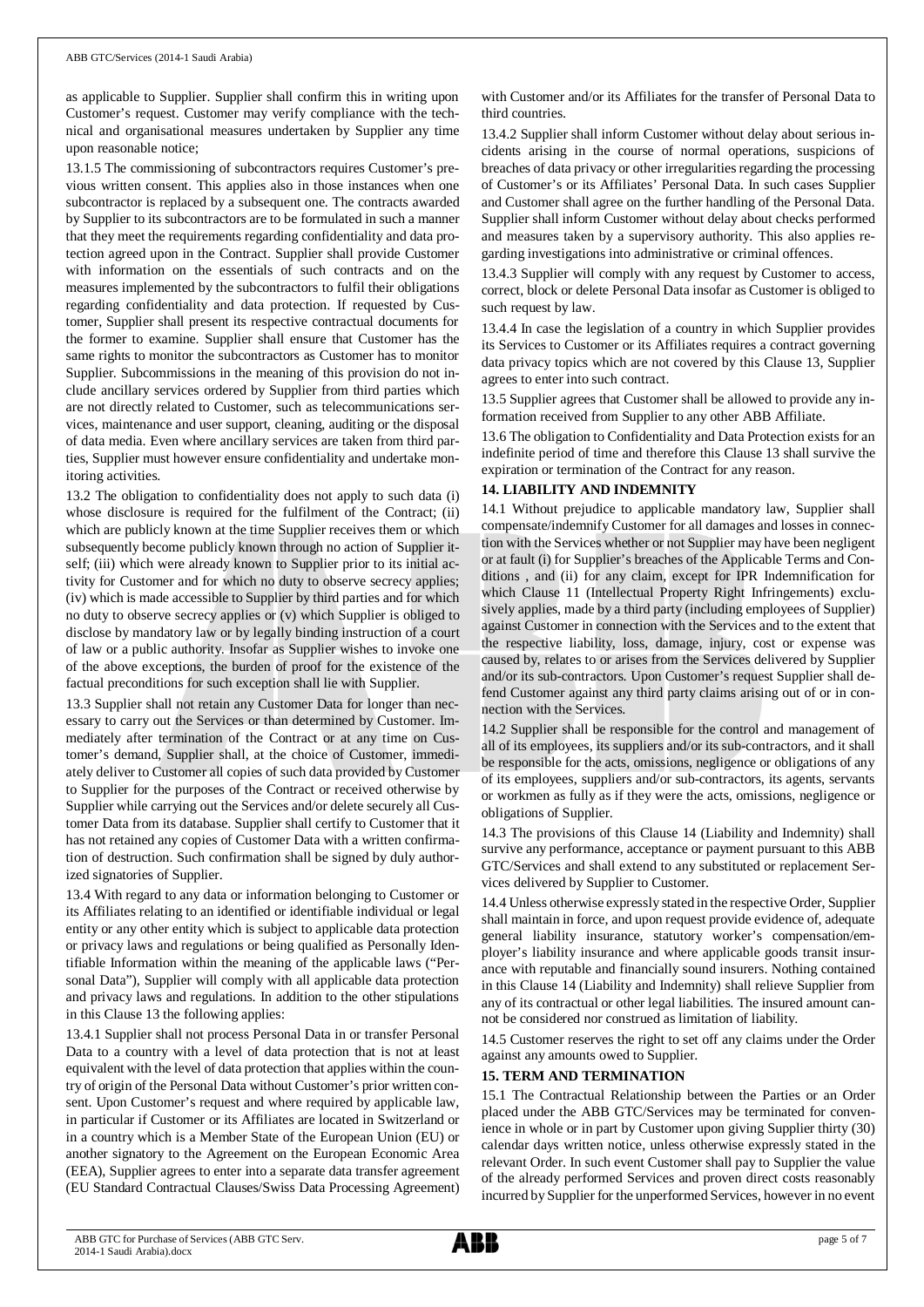more than the agreed purchase price for the Services under the respective Order. No further compensation shall be due to Supplier. Compensation for any expenditures and materials made with regard to the unperformed Services shall be expressly excluded.

15.2 In the event of Supplier's breach of the Applicable Terms and Conditions, such as e. g. a breach of warranty, Customer shall be entitled to terminate the respective Contractual Relationship or an Order placed under the ABB GTC/Services if Supplier fails to take adequate and timely actions to remedy a breach as requested by Customer in accordance with Clause 10 (Remedies). In such event, Customer shall have no obligation to compensate Supplier for the already performed Services and Supplier shall be obliged to pay back to Customer any remuneration received from Customer for the performed Services.

15.3 Customer shall have the right to terminate the Order and/or Contractual Relationship with immediate effect forthwith by notice in writing to Supplier in the event that an interim order is applied for or made, or a voluntary arrangement approved, or a petition for a bankruptcy order is presented or a bankruptcy order is made against Supplier or any circumstances arise which entitle the court or a creditor to appoint a receiver, administrative receiver or administrator or to present a winding-up petition or make a winding-up order or other similar or equivalent action is taken against or by Supplier by reason of its insolvency or in consequence of debt.

15.4 Upon termination Supplier shall immediately and at Supplier's expense safely return to Customer all respective Customer property (including any documentation, data, and applicable Intellectual Property) and Customer information then in Supplier's possession or under Supplier's control and provide Customer with the complete information and documentation about the already performed Services.

### **16. FORCE MAJEURE**

16.1 Neither Party shall be liable for any delay in performing or for failure to perform its obligations under a respective Order if the delay or failure results from an event of "Force Majeure". For clarification, Force Majeure means an event that was not foreseeable by the affected Party at the time of execution of the respective Order, is unavoidable and outside the control of the affected Party, and for which the affected Party is not responsible, provided such event prevents the affected Party from performing the obligations under the respective Order despite all reasonable efforts, and the affected Party provides notice to the other Party within five (5) calendar days from occurrence of the respective event of Force Majeure.

16.2 If an event of Force Majeure occurs which exceeds thirty (30) calendar days either Party shall have the right to terminate the relevant Order forthwith by written notice to the other Party without liability to the other Party. Each Party shall use its reasonable endeavours to minimise the effects of any event of Force Majeure.

### **17. ASSIGNMENT AND SUB-CONTRACTING**

17.1 Supplier shall not assign, transfer, or encumber an Order or any parts thereof (including any monetary receivables from Customer) without prior written approval of Customer.

17.2 Customer may at any time assign, transfer, encumber, sub-contract or deal in any other manner with all or any of its rights or obligations under the respective Order and/or the Applicable Terms and Conditions to any of its own Affiliates.

### **18. NOTICES**

Any notice shall be given by sending the same by registered mail, courier, fax or by e-mail to the address of the relevant Party as stated in the Order or to such other address as such Party may have notified in writing to the other for such purposes. E-mail and fax expressly require written confirmation issued by the receiving Party. Electronic read receipts may not under any circumstances be deemed as confirmation of notice. Electronic signatures shall not be valid, unless expressly agreed in writing by duly authorised representatives of the Parties.

### **19. WAIVERS**

Failure to enforce or exercise, at any time or for any period, any term of the Applicable Terms and Conditions does not constitute, and shall not be construed as, a waiver of such term and shall not affect the right later to enforce such term or any other term herein contained.

### **20. GOVERNING LAW AND DISPUTE SETTLEMENT**

20.1 The Contractual Relationship and/or the Applicable Terms and Conditions (including, but not limited to the ABB GTC/Services) shall be governed by and construed in accordance with the laws of the country (and/or the state, as applicable) of Customer's legal registration, however under exclusion of its conflict of law rules and the United Nations Convention on International Sale of Goods.

20.2 For domestic dispute resolution matters, whereby Customer and Supplier are registered in the same country, any dispute or difference arising out of or in connection with the Contractual Relationship and/or the Applicable Terms and Conditions (including this ABB GTC/Services), including any question regarding its existence, validity or termination or the legal relationships established thereby, which cannot be settled amicably, shall be finally settled by the Board of Grievances (Commercial Divisions) sitting in Riyadh and established pursuant to Royal Decree No. M/51 dated 17/7/1402 H. (10 May 1982).

20.3 For cross border dispute resolution matters whereby Customer and Supplier are registered in different countries, unless agreed otherwise in writing between the Parties, any dispute or difference arising out of or in connection with the Contractual Relationship and/or the Applicable Terms and Conditions (including this ABB GTC/Services), including any question regarding its existence, validity or termination or the legal relationships established thereby, which cannot be settled amicably, shall be finally settled under the Rules of Arbitration of the International Chamber of Commerce by three arbitrators appointed in accordance with the said Rules. The place of arbitration shall be the location where Customer is registered, unless otherwise agreed in writing. The language of the proceedings and of the award shall be English. The decision of the arbitrators shall be final and binding upon both Parties, and neither Party shall seek recourse to an ordinary state court or any other authority to appeal for revisions of the decision.

20.4 In case of any dispute, the defeated Party shall reimburse the succeeding Party for attorney's fees and other costs reasonably incurred in connection with the dispute.

### **21. SEVERABILITY**

The invalidity or unenforceability of any term or of any right arising pursuant to the Applicable Terms and Conditions shall not adversely affect the validity or enforceability of the remaining terms and rights, and the Applicable Terms and Conditions shall be given effect as if the invalid, illegal or unenforceable provision had been deleted and replaced by a provision with a similar economic effect to that of the deleted provision if this can be achieved by another provision.

#### **22. SURVIVAL**

22.1 Provisions of the Applicable Terms and Conditions which either are expressed to survive its termination or from their nature or context it is contemplated that they are to survive such termination shall remain in full force and effect notwithstanding such termination.

22.2 The obligations set forth in Clauses 9 (Warranty), 10 (Remedies), 11 (Intellectual Property), 13 (Confidentiality and Data Protection) and

14 (Liability and Indemnity) shall survive termination.

#### **23. ENTIRETY**

The Applicable Terms and Conditions and the Order constitute the entire Contractual Relationship and understanding between the Parties and replace any prior agreement, understanding or arrangement between the Parties, whether oral or in writing, except to the extent of fraud or any fraudulent misrepresentation.